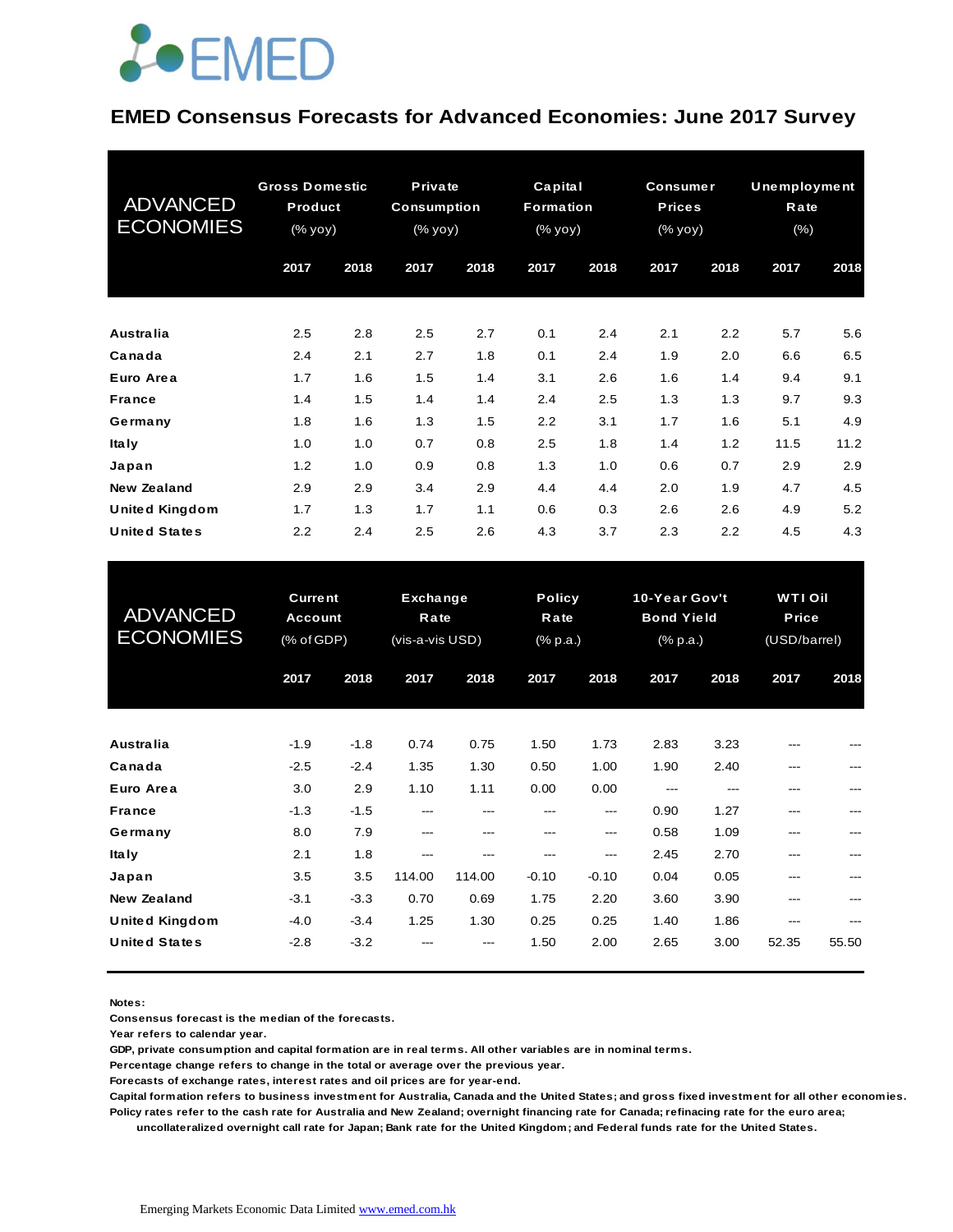

#### **EMED Consensus Forecasts for Emerging Markets: June 2017 Survey**

| <b>EMERGING</b><br><b>MARKETS</b> | <b>Gross Domestic</b><br>Product<br>$(%$ (% yoy) |      | Private<br><b>Consumption</b><br>$(\%$ yoy) |      | <b>Fixed</b><br>Investment<br>$(%$ (% yoy) |      | Consumer<br><b>Prices</b><br>$(\%$ yoy) |      | <b>Unemployment</b><br>Rate<br>(% ) |       |  |
|-----------------------------------|--------------------------------------------------|------|---------------------------------------------|------|--------------------------------------------|------|-----------------------------------------|------|-------------------------------------|-------|--|
|                                   | 2017                                             | 2018 | 2017                                        | 2018 | 2017                                       | 2018 | 2017                                    | 2018 | 2017                                | 2018  |  |
| Argentina                         | 2.8                                              | 3.3  | 2.5                                         | 2.9  | 3.1                                        | 5.0  | 23.6                                    | 15.0 | 7.8                                 | 7.5   |  |
| <b>Brazil</b>                     | 0.6                                              | 2.2  | $-0.2$                                      | 2.1  | 1.7                                        | 6.4  | 4.3                                     | 4.5  | 13.0                                | 11.6  |  |
| Chile                             | 1.8                                              | 2.5  | 2.0                                         | 2.7  | 0.3                                        | 3.0  | 3.0                                     | 3.0  | 6.8                                 | 6.8   |  |
| China                             | 6.5                                              | 6.2  | 7.7                                         | 7.8  | 6.0                                        | 5.4  | 2.0                                     | 2.3  | 4.1                                 | 4.1   |  |
| Colombia                          | 2.2                                              | 2.8  | 2.0                                         | 2.6  | 2.5                                        | 3.9  | 4.3                                     | 3.4  | 9.7                                 | 9.8   |  |
| <b>Czech Republic</b>             | 2.7                                              | 2.6  | 2.8                                         | 2.9  | 2.9                                        | 4.0  | 2.3                                     | 2.0  | 3.3                                 | 3.3   |  |
| <b>Hong Kong</b>                  | 2.5                                              | 2.2  | 2.7                                         | 2.0  | 3.1                                        | 2.4  | 2.0                                     | 2.5  | 3.4                                 | 3.5   |  |
| Hungary                           | 3.0                                              | 3.0  | 4.6                                         | 4.0  | 7.5                                        | 5.0  | 2.5                                     | 2.9  | 4.2                                 | 4.2   |  |
| India                             | 7.3                                              | 7.6  | 8.0                                         | 7.8  | 6.0                                        | 8.1  | 5.0                                     | 5.3  | $\qquad \qquad -$                   | $---$ |  |
| Indonesia                         | 5.2                                              | 5.4  | 5.0                                         | 5.2  | 6.3                                        | 6.0  | 4.3                                     | 4.5  | 5.6                                 | 5.6   |  |
| Malaysia                          | 4.5                                              | 4.5  | 6.3                                         | 5.0  | 6.2                                        | 3.5  | 3.6                                     | 2.5  | 3.6                                 | 3.4   |  |
| <b>Mexico</b>                     | 2.0                                              | 2.1  | 2.2                                         | 2.6  | $-0.5$                                     | 1.9  | 5.4                                     | 3.8  | 3.9                                 | 4.1   |  |
| <b>Philippines</b>                | 6.5                                              | 6.5  | 6.2                                         | 6.5  | 8.8                                        | 8.2  | 3.2                                     | 3.0  | 5.3                                 | 5.2   |  |
| Poland                            | 3.4                                              | 3.2  | 4.1                                         | 3.4  | 4.4                                        | 7.6  | 2.0                                     | 2.0  | 6.9                                 | 6.0   |  |
| Russia                            | 1.2                                              | 1.6  | 2.1                                         | 2.6  | 3.0                                        | 3.0  | 4.3                                     | 4.3  | 5.4                                 | 5.3   |  |
| Singapore                         | 2.4                                              | 2.2  | 0.9                                         | 0.7  | $-0.7$                                     | 0.5  | 1.0                                     | 1.5  | 2.4                                 | 2.3   |  |
| <b>South Korea</b>                | 2.6                                              | 2.5  | 2.1                                         | 2.3  | 6.3                                        | 2.8  | 2.0                                     | 1.9  | 3.7                                 | 3.7   |  |
| Taiwan                            | 2.1                                              | 2.0  | 2.0                                         | 2.1  | 2.2                                        | 2.1  | 1.2                                     | 1.5  | 3.8                                 | 3.9   |  |
| <b>Thailand</b>                   | 3.4                                              | 3.4  | 2.8                                         | 2.8  | 3.7                                        | 4.7  | 1.3                                     | 1.8  | 1.1                                 | 1.0   |  |
| Turkey                            | 2.8                                              | 2.8  | 2.9                                         | 3.0  | 3.0                                        | 3.0  | 10.0                                    | 8.0  | 11.6                                | 11.5  |  |

| <b>EMERGING</b><br><b>MARKETS</b> | 2017  | <b>Money</b><br>Supply M2<br>$(%$ (% yoy)<br>2018 |     | <b>Merchandise</b><br><b>Exports</b><br>$(%$ (% yoy)<br>2017<br>2018 |      | <b>Merchandise</b><br><b>Imports</b><br>$(\%$ yoy)<br>2017<br>2018 |        | <b>Current</b><br><b>Account</b><br>$(%$ of GDP)<br>2017<br>2018 |       | <b>Exchange</b><br>Rate<br>(vis-a-vis USD)<br>2017<br>2018 |  |
|-----------------------------------|-------|---------------------------------------------------|-----|----------------------------------------------------------------------|------|--------------------------------------------------------------------|--------|------------------------------------------------------------------|-------|------------------------------------------------------------|--|
|                                   |       |                                                   |     |                                                                      |      |                                                                    |        |                                                                  |       |                                                            |  |
| Argentina                         | 24.4  | 20.9                                              | 3.8 | 2.7                                                                  | 6.6  | 5.0                                                                | $-2.5$ | $-2.7$                                                           | 17.01 | 18.80                                                      |  |
| <b>Brazil</b>                     | 4.3   | 5.5                                               | 2.0 | 4.9                                                                  | 3.5  | 8.6                                                                | $-1.3$ | $-1.9$                                                           | 3.26  | 3.25                                                       |  |
| Chile                             | 5.8   | 8.0                                               | 2.9 | 4.1                                                                  | 2.9  | 4.7                                                                | $-1.5$ | $-1.5$                                                           | 665   | 664                                                        |  |
| China                             | 10.8  | 9.5                                               | 3.5 | 3.3                                                                  | 7.2  | 4.4                                                                | 1.8    | 1.7                                                              | 7.03  | 7.01                                                       |  |
| Colombia                          | 13.3  | 14.0                                              | 7.2 | 3.4                                                                  | 4.5  | 5.1                                                                | $-3.6$ | $-3.3$                                                           | 2983  | 3042                                                       |  |
| <b>Czech Republic</b>             | $---$ | $---$                                             | 5.8 | 5.3                                                                  | 6.9  | 7.0                                                                | 0.9    | 0.5                                                              | 22.9  | 24.1                                                       |  |
| <b>Hong Kong</b>                  | 8.1   | 7.4                                               | 3.7 | 3.7                                                                  | 3.6  | 3.2                                                                | 3.0    | 3.0                                                              | 7.78  | 7.80                                                       |  |
| Hungary                           | 3.2   | 3.0                                               | 3.1 | 6.4                                                                  | 2.1  | 7.0                                                                | 3.5    | 2.6                                                              | 284   | 290                                                        |  |
| India                             | 11.9  | 9.0                                               | 4.7 | 5.5                                                                  | 5.5  | 8.7                                                                | $-1.3$ | $-1.5$                                                           | 66.8  | 66.0                                                       |  |
| Indonesia                         | 10.5  | 12.0                                              | 4.0 | 5.8                                                                  | 4.6  | 5.1                                                                | $-2.0$ | $-2.0$                                                           | 13500 | 13398                                                      |  |
| Malaysia                          | 3.9   | 2.8                                               | 4.3 | 3.5                                                                  | 4.0  | 4.0                                                                | 2.3    | 2.5                                                              | 4.42  | 4.45                                                       |  |
| <b>Mexico</b>                     | 9.8   | 11.3                                              | 4.4 | 4.7                                                                  | 3.1  | 4.7                                                                | $-2.6$ | $-2.8$                                                           | 19.5  | 19.8                                                       |  |
| <b>Philippines</b>                | 13.1  | 15.2                                              | 5.0 | 6.0                                                                  | 9.0  | 6.8                                                                | 0.5    | 0.5                                                              | 50.7  | 49.8                                                       |  |
| Poland                            | 7.2   | 8.5                                               | 5.6 | 5.8                                                                  | 7.4  | 7.7                                                                | $-1.0$ | $-1.5$                                                           | 3.85  | 3.87                                                       |  |
| Russia                            | 8.3   | 7.0                                               | 3.5 | 2.0                                                                  | 11.2 | 3.2                                                                | 2.5    | 2.1                                                              | 60.0  | 59.8                                                       |  |
| Singapore                         | 5.0   | 4.0                                               | 2.7 | 1.9                                                                  | 3.2  | 2.8                                                                | 19.0   | 18.4                                                             | 1.42  | 1.41                                                       |  |
| South Korea                       | 8.2   | 8.5                                               | 4.2 | 3.4                                                                  | 7.5  | 3.3                                                                | 6.1    | 5.5                                                              | 1150  | 1134                                                       |  |
| <b>Taiwan</b>                     | 3.9   | 4.0                                               | 6.4 | 3.9                                                                  | 7.2  | 4.4                                                                | 12.7   | 12.3                                                             | 31.0  | 30.3                                                       |  |
| <b>Thailand</b>                   | 4.2   | 5.0                                               | 3.5 | 3.5                                                                  | 7.5  | 6.1                                                                | 8.0    | 7.1                                                              | 35.5  | 35.0                                                       |  |
| Turkey                            | 12.5  | 12.2                                              | 3.7 | 3.5                                                                  | 3.6  | 3.5                                                                | $-4.5$ | $-4.5$                                                           | 3.70  | 3.90                                                       |  |
|                                   |       |                                                   |     |                                                                      |      |                                                                    |        |                                                                  |       |                                                            |  |

**Notes:** 

**Consensus forecast is the median of the forecasts.**

**Year refers to calendar year except for India for which fiscal year (April to March) is used.**

**GDP, private consumption and fixed investment are in real terms. All other variables are in nominal terms.**

**Percentage change refers to change in the total or average over the previous year, except for money supply growth which is based on year-end figures.**

**Forecasts of exchange rates and interest rates are for year-end.**

**Forecasts for India are FY17/18 and FY18/19**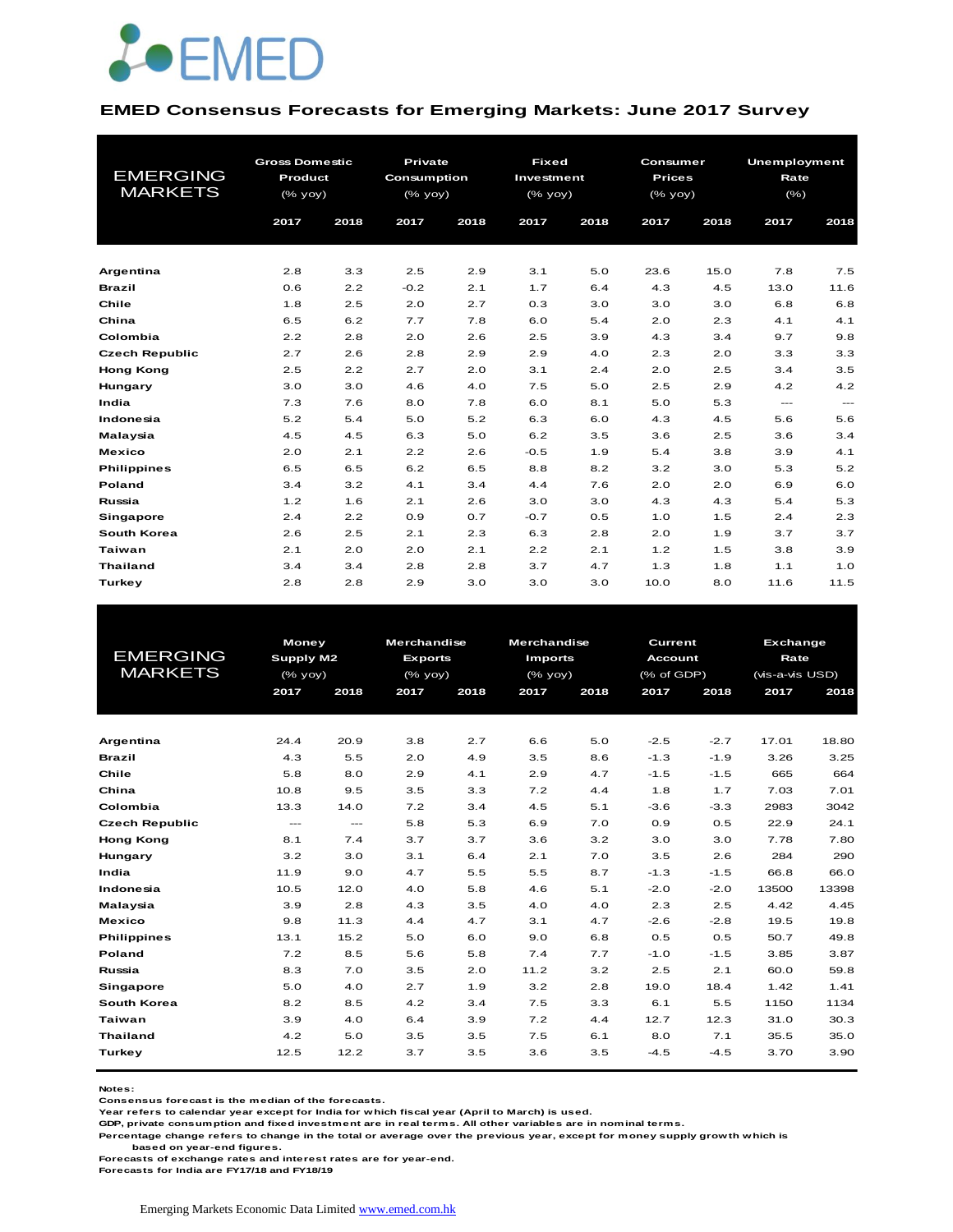### **EMED Consensus Forecasts for the United States: June 2017 Survey**

| UNITED STATES                    | <b>Gross Domestic</b><br><b>Product</b><br>(% yoy) |      | <b>Consumer</b><br>Prices<br>(% yoy) |      | <b>UNITED STATES</b>                |         | <b>Gross Domestic</b><br><b>Product</b><br>$(% \mathsf{Y}^{\prime }\mathsf{Y}^{\prime }\mathsf{Y}^{\prime })$ |         | Consumer<br><b>Prices</b><br>(% yoy) |  |
|----------------------------------|----------------------------------------------------|------|--------------------------------------|------|-------------------------------------|---------|---------------------------------------------------------------------------------------------------------------|---------|--------------------------------------|--|
|                                  | 2017                                               | 2018 | 2017                                 | 2018 |                                     | 2017    | 2018                                                                                                          | 2017    | 2018                                 |  |
| <b>ABN AMRO</b>                  | 2.3                                                | 2.5  | 2.3                                  | 2.5  | <b>ING</b>                          | $2.2\,$ | 2.9                                                                                                           | 2.9     | 2.9                                  |  |
| <b>Action Economics</b>          | 2.3                                                | 2.7  | 2.0                                  | 2.1  | Intesa Sanpaolo                     | 2.1     | 2.5                                                                                                           | 2.6     | 2.3                                  |  |
| <b>AIB Global Treasury</b>       | 2.3                                                | 2.5  | 2.3                                  | 2.5  | Invesco Ltd.                        | $2.2\,$ | ---                                                                                                           | 2.5     | ---                                  |  |
| <b>Allianz</b>                   | 2.2                                                | 2.4  | 2.6                                  | 2.5  | <b>KBC</b>                          | $2.2\,$ | 2.4                                                                                                           | 2.4     | 2.2                                  |  |
| <b>Bank Julius Baer</b>          | 2.1                                                | 2.7  | 2.0                                  | 2.2  | <b>Kiel Institute</b>               | 2.5     | 2.7                                                                                                           | $2.5\,$ | 2.8                                  |  |
| <b>Barclays Capital</b>          | 1.9                                                | 2.3  | 2.0                                  | 2.2  | <b>Moody's Analytics</b>            | 2.3     | 2.7                                                                                                           | $2.2\,$ | 2.4                                  |  |
| <b>BayernLB</b>                  | 2.1                                                | 2.4  | 2.1                                  | 1.9  | <b>Mortgage Bankers Association</b> | 2.1     | 1.9                                                                                                           | 2.4     | 2.3                                  |  |
| <b>BBVA</b>                      | 2.3                                                | 2.4  | 2.0                                  | 2.1  | <b>NAR</b>                          | 2.4     | 2.4                                                                                                           | 2.3     | 2.2                                  |  |
| <b>Berenberg Capital Markets</b> | 2.2                                                | 2.9  | 2.5                                  | 2.5  | <b>National Bank of Canada</b>      | 2.2     | 2.4                                                                                                           | 2.3     | 2.2                                  |  |
| <b>BMO Capital Markets</b>       | 2.2                                                | 2.5  | 2.3                                  | 2.3  | <b>NIESR</b>                        | 2.1     | 2.3                                                                                                           | 2.3     | 2.0                                  |  |
| <b>BNP Paribas</b>               | 2.1                                                | 2.6  | 2.4                                  | 2.6  | <b>Northern Trust</b>               | $2.2\,$ | ---                                                                                                           | 2.3     | ---                                  |  |
| <b>Capital Economics</b>         | 2.2                                                | 2.5  | 2.3                                  | 2.4  | <b>OCBC Bank</b>                    | $2.2\,$ | 2.3                                                                                                           | 2.4     | 2.4                                  |  |
| <b>CIBC World Markets</b>        | 2.3                                                | 2.1  | 2.4                                  | 2.6  | <b>PNC</b>                          | 2.4     | 3.0                                                                                                           | 2.5     | 2.3                                  |  |
| Citigroup                        | 2.1                                                | 2.6  | 1.7                                  | 1.9  | Prometeia                           | 2.1     | 2.5                                                                                                           | 2.2     | 2.1                                  |  |
| <b>Comerica Bank</b>             | 2.2                                                | 2.7  | 2.3                                  | 1.9  | <b>Raymond James</b>                | 2.1     | 2.1                                                                                                           | 2.2     | 2.0                                  |  |
| <b>Commerzbank</b>               | 2.3                                                | 2.3  | 2.2                                  | 2.2  | Royal Bank of Canada                | $2.2\,$ | 2.3                                                                                                           | 2.4     | 2.2                                  |  |
| <b>Credit Agricole</b>           | 2.3                                                | 2.5  | 2.2                                  | 2.4  | <b>Schroders</b>                    | 2.0     | $2.2\phantom{0}$                                                                                              | 2.0     | 1.9                                  |  |
| <b>Credit Suisse</b>             | 2.1                                                | 2.3  | 2.1                                  | 2.1  | <b>Scotia Capital</b>               | $2.2\,$ | 2.4                                                                                                           | 2.3     | 2.3                                  |  |
| Daiwa Institute of Research      | 2.2                                                | 2.3  | 2.3                                  | 2.2  | Societe Generale                    | 2.1     | $2.2\phantom{0}$                                                                                              | 2.1     | 2.1                                  |  |
| Danske Bank                      | 2.0                                                | 1.9  | $2.2\phantom{0}$                     | 1.9  | <b>Standard &amp; Poor's</b>        | 2.3     | 2.4                                                                                                           | 2.1     | 2.3                                  |  |
| <b>DBS Bank</b>                  | 2.7                                                | 2.6  | 2.3                                  | 2.3  | <b>Standard Chartered</b>           | 1.3     | ---                                                                                                           | 1.2     | ---                                  |  |
| Deka Bank                        | 2.2                                                | 2.1  | 2.4                                  | 2.6  | <b>TD Economics</b>                 | $2.2\,$ | 2.1                                                                                                           | 2.1     | 2.2                                  |  |
| <b>Desjardins</b>                | 2.3                                                | 2.4  | 2.3                                  | 2.3  | <b>UOB</b>                          | 2.7     | ---                                                                                                           | 2.5     | ---                                  |  |
| <b>DIW Berlin</b>                | 2.1                                                | 2.4  | 2.3                                  | 1.9  |                                     |         |                                                                                                               |         |                                      |  |
| <b>DZ Bank</b>                   | 2.2                                                | 2.5  | 2.3                                  | 2.7  | <b>CONSENSUS</b>                    |         |                                                                                                               |         |                                      |  |
| <b>Fannie Mae</b>                | 2.1                                                | 2.0  | 2.2                                  | 1.9  | Median                              | 2.2     | 2.4                                                                                                           | 2.3     | 2.2                                  |  |
| <b>First Trust Advisors</b>      | 2.3                                                | 2.2  | 2.3                                  | 2.7  | Mean                                | 2.2     | 2.4                                                                                                           | 2.2     | 2.3                                  |  |
| <b>Freddie Mac</b>               | 1.9                                                | 2.2  | 2.4                                  | 2.4  | High                                | 2.7     | 3.0                                                                                                           | 2.9     | 2.9                                  |  |
| Handelsbanken                    | 2.2                                                | 1.8  | 1.7                                  | 2.0  | Low                                 | 1.3     | 1.8                                                                                                           | 1.2     | 1.9                                  |  |
| <b>IFO Munich Institute</b>      | 2.2                                                | 2.0  | 1.8                                  | 2.0  | <b>Standard Deviation</b>           | 0.2     | 0.3                                                                                                           | 0.3     | 0.3                                  |  |
| Continues in the next column     |                                                    |      |                                      |      |                                     |         |                                                                                                               |         |                                      |  |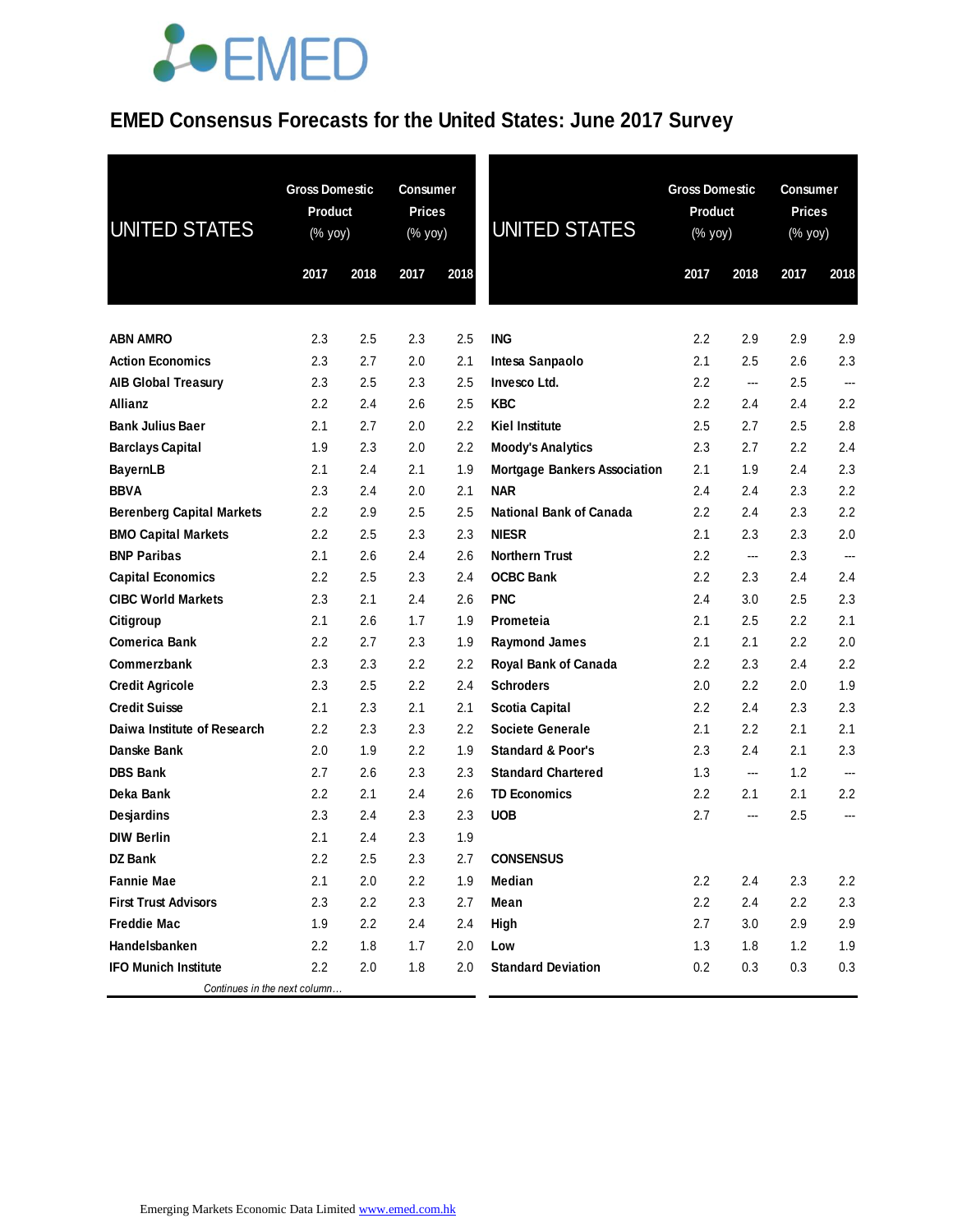### **EMED Consensus Forecasts for the Euro Area: June 2017 Survey**

| <b>EURO AREA</b>                 | <b>Gross Domestic</b><br>Product<br>$(% \mathsf{Y}^{\prime }\mathsf{Y}^{\prime })$ (% $\mathsf{Y}^{\prime }\mathsf{Y}^{\prime }\mathsf{Y}^{\prime })$ |      | <b>Consumer</b><br><b>Prices</b><br>(% yoy) |      | <b>EURO AREA</b>            | <b>Gross Domestic</b><br>Product<br>(% yoy) |                | <b>Consumer</b><br><b>Prices</b><br>(% yoy) |                |
|----------------------------------|-------------------------------------------------------------------------------------------------------------------------------------------------------|------|---------------------------------------------|------|-----------------------------|---------------------------------------------|----------------|---------------------------------------------|----------------|
|                                  | 2017                                                                                                                                                  | 2018 | 2017                                        | 2018 |                             | 2017                                        | 2018           | 2017                                        | 2018           |
| <b>ABN AMRO</b>                  | 1.8                                                                                                                                                   | 1.6  | 1.6                                         | 1.5  | <b>IFO Munich Institute</b> | 1.6                                         | 1.6            | 1.4                                         | 1.6            |
| <b>AIB Global Treasury</b>       | 1.7                                                                                                                                                   | 1.6  | 1.2                                         | 1.5  | <b>ING</b>                  | 1.8                                         | 1.7            | 1.5                                         | 1.4            |
| Allianz                          | 1.8                                                                                                                                                   | 1.6  | 1.7                                         | 1.7  | Intesa Sanpaolo             | 1.8                                         | 1.6            | 1.6                                         | 1.6            |
| <b>Bank Julius Baer</b>          | 1.9                                                                                                                                                   | 1.6  | 1.6                                         | 1.6  | Invesco Ltd.                | 1.6                                         | ---            | 1.7                                         | $\overline{a}$ |
| <b>Barclays Capital</b>          | 1.8                                                                                                                                                   | 1.7  | 1.6                                         | 1.3  | <b>KBC</b>                  | 1.8                                         | 1.6            | 1.8                                         | 1.4            |
| <b>BayernLB</b>                  | 1.4                                                                                                                                                   | 1.4  | 1.5                                         | 1.4  | <b>Kiel Institute</b>       | 1.8                                         | 1.7            | 1.5                                         | 1.4            |
| <b>BBVA</b>                      | 1.7                                                                                                                                                   | 1.7  | 1.4                                         | ---  | <b>Moody's Analytics</b>    | 1.8                                         | 1.6            | 1.8                                         | 1.5            |
| <b>Berenberg Capital Markets</b> | 1.8                                                                                                                                                   | 1.7  | 1.6                                         | 1.6  | <b>NIESR</b>                | 1.6                                         | 1.7            | 1.6                                         | 1.3            |
| <b>BMO Capital Markets</b>       | 1.7                                                                                                                                                   | 1.5  | 1.7                                         | 1.5  | <b>OCBC Bank</b>            | 1.8                                         | 1.5            | 1.8                                         | 1.5            |
| <b>BNP Paribas</b>               | 1.6                                                                                                                                                   | 1.6  | 1.7                                         | 1.3  | Prometeia                   | 1.7                                         | 1.4            | 1.8                                         | 1.6            |
| <b>Capital Economics</b>         | 2.0                                                                                                                                                   | 1.7  | 1.5                                         | 1.2  | Royal Bank of Canada        | 2.0                                         | 1.7            | 1.6                                         | 1.3            |
| <b>CIBC World Markets</b>        | 1.7                                                                                                                                                   | 1.5  | 1.7                                         | 1.9  | <b>Schroders</b>            | 1.8                                         | 1.8            | 1.6                                         | 1.1            |
| Citigroup                        | 2.0                                                                                                                                                   | 1.9  | 1.6                                         | 1.4  | <b>Scotia Capital</b>       | 1.7                                         | 1.7            | 1.4                                         | 1.7            |
| <b>Commerzbank</b>               | 1.8                                                                                                                                                   | 1.6  | 1.4                                         | 1.4  | <b>Societe Generale</b>     | 1.8                                         | 1.5            | 1.5                                         | 1.4            |
| <b>Credit Agricole</b>           | 1.7                                                                                                                                                   | 1.6  | 1.5                                         | 1.2  | <b>Standard Chartered</b>   | 1.5                                         | $\overline{a}$ | 1.9                                         | $\overline{a}$ |
| <b>Credit Suisse</b>             | 2.0                                                                                                                                                   | 1.8  | 1.7                                         | 1.2  | <b>TD Economics</b>         | 1.9                                         | 1.6            | 1.7                                         | 1.4            |
| Danske Bank                      | 1.7                                                                                                                                                   | 1.6  | 1.6                                         | 1.1  | <b>UOB</b>                  | 1.6                                         | ---            | 1.7                                         | ---            |
| <b>DBS Bank</b>                  | 1.6                                                                                                                                                   | 1.7  | 1.3                                         | 1.4  |                             |                                             |                |                                             |                |
| Deka Bank                        | 1.8                                                                                                                                                   | 1.6  | 1.7                                         | 1.6  | <b>CONSENSUS</b>            |                                             |                |                                             |                |
| <b>DIW Berlin</b>                | 1.9                                                                                                                                                   | 1.6  | 1.5                                         | 1.3  | Median                      | 1.8                                         | 1.6            | 1.6                                         | 1.4            |
| DZ Bank                          | 1.8                                                                                                                                                   | 1.7  | 1.7                                         | 1.6  | Mean                        | 1.8                                         | 1.6            | 1.6                                         | 1.4            |
| <b>ETLA</b>                      | 1.6                                                                                                                                                   | 1.6  | 1.5                                         | 1.5  | High                        | 2.0                                         | 1.9            | 1.9                                         | 1.9            |
| <b>EUROFER</b>                   | 1.7                                                                                                                                                   | 1.7  | 1.6                                         | 1.6  | Low                         | 1.4                                         | 1.2            | 1.2                                         | 1.1            |
| Handelsbanken                    | 1.9                                                                                                                                                   | 1.2  | 1.6                                         | 1.4  | <b>Standard Deviation</b>   | 0.1                                         | 0.1            | 0.1                                         | 0.2            |
| Continues in the next column     |                                                                                                                                                       |      |                                             |      |                             |                                             |                |                                             |                |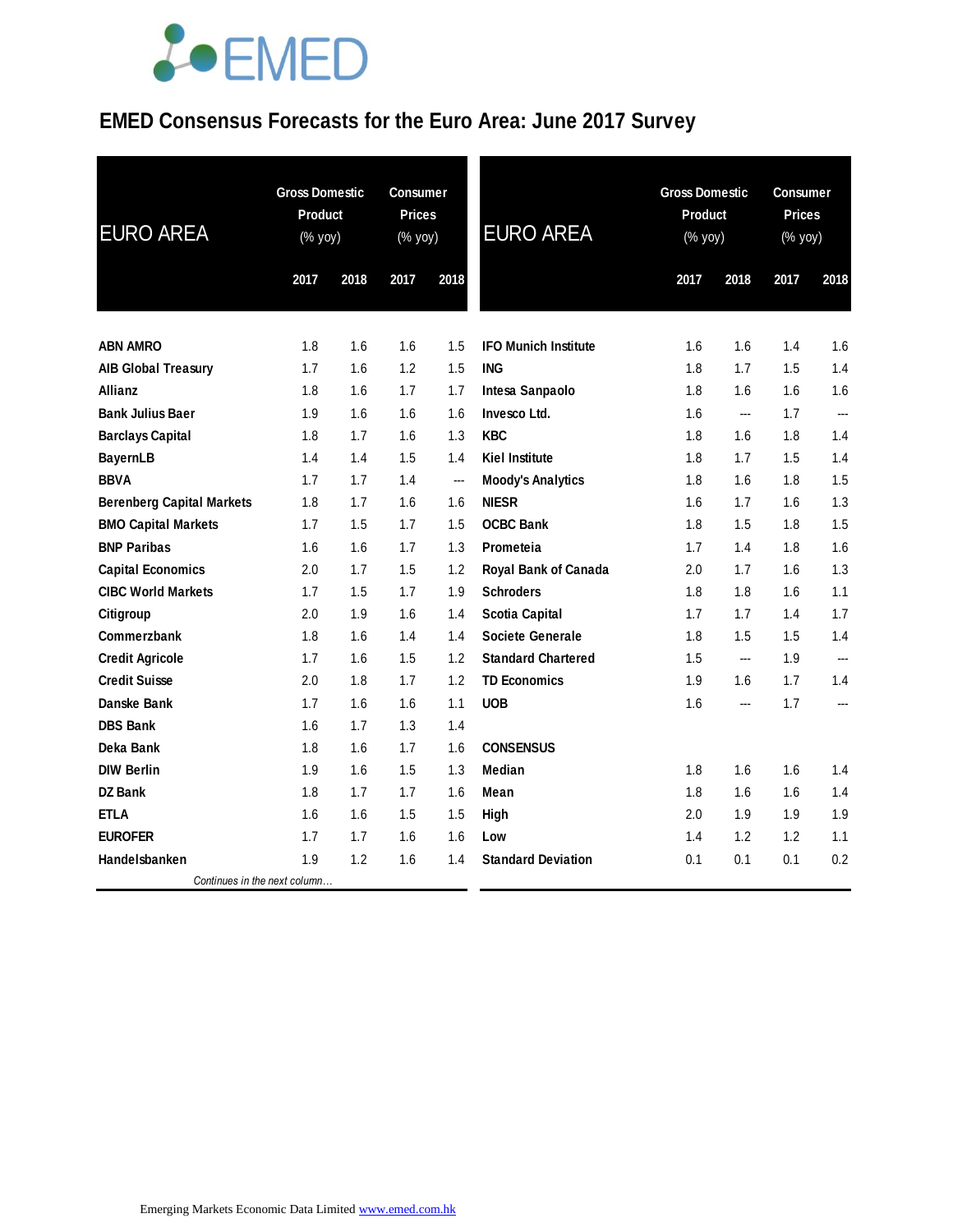### **EMED Consensus Forecasts for Japan: June 2017 Survey**

| <b>JAPAN</b>                     | <b>Gross Domestic</b><br>Product<br>(% yoy) |      | <b>Consumer</b><br><b>Prices</b><br>(% yoy) |      | <b>JAPAN</b>              |      | <b>Gross Domestic</b><br>Product<br>(% yoy) |        | <b>Consumer</b><br><b>Prices</b><br>(% yoy) |  |
|----------------------------------|---------------------------------------------|------|---------------------------------------------|------|---------------------------|------|---------------------------------------------|--------|---------------------------------------------|--|
|                                  | 2017                                        | 2018 | 2017                                        | 2018 |                           | 2017 | 2018                                        | 2017   | 2018                                        |  |
|                                  |                                             |      |                                             |      |                           |      |                                             |        |                                             |  |
| <b>ABN AMRO</b>                  | 1.0                                         | 0.8  | 0.7                                         | 1.0  | Intesa Sanpaolo           | 1.1  | 1.0                                         | 0.8    | 1.2                                         |  |
| <b>AIB Global Treasury</b>       | 1.2                                         | 0.6  | 0.2                                         | 0.3  | Invesco Ltd.              | 1.2  | $\overline{a}$                              | 0.7    | ---                                         |  |
| <b>Allianz</b>                   | 1.2                                         | 0.8  | 0.6                                         | 0.9  | <b>JCER</b>               | 1.4  | 0.9                                         | 0.9    | 1.0                                         |  |
| <b>Bank Julius Baer</b>          | 1.3                                         | 1.0  | 0.5                                         | 0.3  | <b>KBC</b>                | 1.1  | 1.0                                         | 0.7    | 1.0                                         |  |
| Bank of Tokyo-Mitsubishi UFJ     | 0.9                                         | ---  | 0.5                                         | ---  | <b>Kiel Institute</b>     | 1.3  | 1.0                                         | 0.6    | 0.6                                         |  |
| <b>Barclays Capital</b>          | 1.6                                         | 1.1  | 0.5                                         | 0.7  | <b>Mizuho Securities</b>  | 1.4  | 1.3                                         | 0.8    | 0.7                                         |  |
| <b>BayernLB</b>                  | 1.2                                         | 0.8  | 0.4                                         | 0.4  | <b>Moody's Analytics</b>  | 1.3  | 0.7                                         | 0.9    | 0.7                                         |  |
| <b>BBVA</b>                      | 0.8                                         | 0.9  | 0.8                                         | ---  | <b>NIESR</b>              | 0.8  | 0.7                                         | 0.6    | 0.5                                         |  |
| <b>Berenberg Capital Markets</b> | 1.1                                         | 1.1  | 0.3                                         | 0.4  | <b>OCBC Bank</b>          | 1.3  | 0.9                                         | 0.6    | 1.0                                         |  |
| <b>BMO Capital Markets</b>       | 1.2                                         | 1.0  | 0.5                                         | 0.6  | <b>Prometeia</b>          | 1.1  | 1.1                                         | $-0.1$ | 0.4                                         |  |
| <b>BNP Paribas</b>               | 1.2                                         | 0.9  | 0.6                                         | 1.0  | <b>Schroders</b>          | 1.6  | 1.3                                         | 0.7    | 1.1                                         |  |
| <b>Capital Economics</b>         | 1.5                                         | 1.0  | 0.5                                         | 0.5  | <b>Scotia Capital</b>     | 1.2  | 0.7                                         | 0.8    | 1.1                                         |  |
| <b>CIBC World Markets</b>        | 1.2                                         | 0.9  | 0.7                                         | 0.8  | <b>Societe Generale</b>   | 1.4  | 1.2                                         | 0.5    | 1.2                                         |  |
| Citigroup                        | 1.7                                         | 1.4  | 0.6                                         | 0.6  | <b>Standard Chartered</b> | 1.0  | $\overline{\phantom{a}}$                    | 0.8    | ---                                         |  |
| <b>Commerzbank</b>               | 1.3                                         | 1.0  | 0.5                                         | 0.7  | <b>TD Economics</b>       | 1.2  | 0.8                                         | 0.8    | 1.1                                         |  |
| <b>Credit Agricole</b>           | 1.4                                         | 1.1  | 0.6                                         | 0.9  | <b>UOB</b>                | 0.9  | $\overline{a}$                              | 1.0    | ---                                         |  |
| <b>Credit Suisse</b>             | 0.8                                         | 0.5  | 0.4                                         | 0.1  |                           |      |                                             |        |                                             |  |
| Daiwa Institute of Research      | 1.5                                         | 1.3  | 0.7                                         | 0.9  |                           |      |                                             |        |                                             |  |
| <b>DBS Bank</b>                  | 1.0                                         | 1.1  | 0.5                                         | 0.6  | <b>CONSENSUS</b>          |      |                                             |        |                                             |  |
| Deka Bank                        | 1.4                                         | 1.0  | 0.6                                         | 1.1  | Median                    | 1.2  | 1.0                                         | 0.6    | 0.7                                         |  |
| <b>DIW Berlin</b>                | 1.2                                         | 1.0  | 0.5                                         | 0.4  | Mean                      | 1.2  | 1.0                                         | 0.6    | 0.8                                         |  |
| <b>DZ</b> Bank                   | 1.2                                         | 0.9  | 0.4                                         | 0.6  | High                      | 1.7  | 1.4                                         | 1.0    | 1.2                                         |  |
| <b>IFO Munich Institute</b>      | 1.0                                         | 0.4  | 0.3                                         | 0.8  | Low                       | 0.8  | 0.4                                         | $-0.1$ | 0.1                                         |  |
| <b>ING</b>                       | 0.9                                         | 1.1  | 0.9                                         | 1.2  | <b>Standard Deviation</b> | 0.2  | 0.2                                         | 0.2    | 0.3                                         |  |
| Continues in the next column     |                                             |      |                                             |      |                           |      |                                             |        |                                             |  |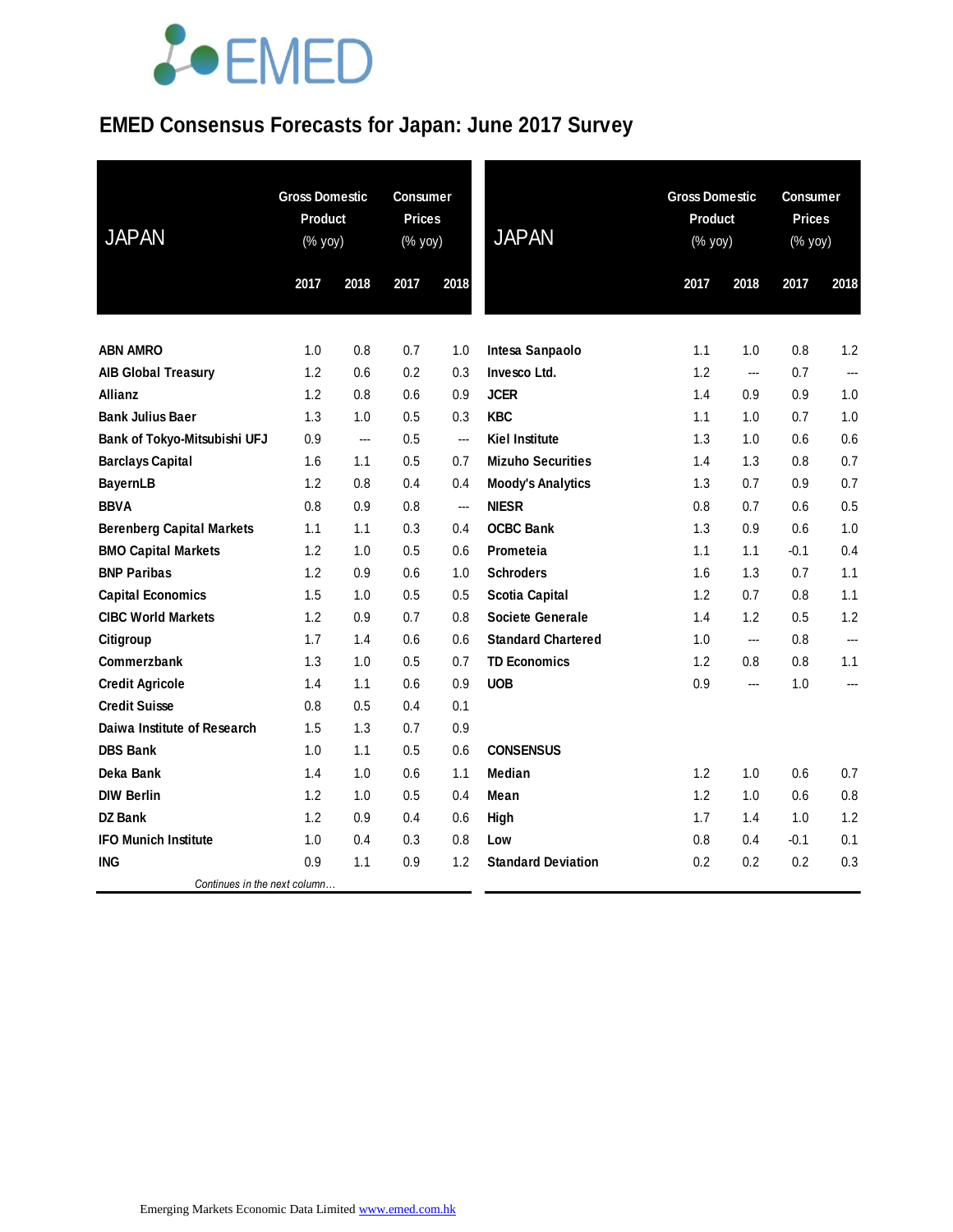### **EMED Consensus Forecasts for China: June 2017 Survey**

| <b>CHINA</b>                     | <b>Gross Domestic</b><br>Product<br>(% yoy) |      | <b>Consumer</b><br><b>Prices</b><br>(% yoy) |      | <b>CHINA</b>                  |      | <b>Gross Domestic</b><br><b>Product</b><br>(% yoy)<br>2017<br>2018 |              | <b>Consumer</b><br><b>Prices</b><br>$(% \mathsf{Y}^{\prime }\mathsf{Y}^{\prime })$ (% $\mathsf{Y}^{\prime }\mathsf{Y}^{\prime }\mathsf{Y}^{\prime })$ |  |
|----------------------------------|---------------------------------------------|------|---------------------------------------------|------|-------------------------------|------|--------------------------------------------------------------------|--------------|-------------------------------------------------------------------------------------------------------------------------------------------------------|--|
|                                  | 2017                                        | 2018 | 2017                                        | 2018 |                               |      |                                                                    | 2017         | 2018                                                                                                                                                  |  |
| <b>ABN AMRO</b>                  | 6.5                                         | 6.0  | 2.0                                         | 2.5  | <b>ING</b>                    | 6.7  | 6.5                                                                | 2.0          | 2.0                                                                                                                                                   |  |
| Allianz                          | 6.3                                         | 6.0  | 2.3                                         | 3.0  | Intesa Sanpaolo               | 6.4  | 6.1                                                                | 2.4          | 2.0                                                                                                                                                   |  |
| <b>Bank Julius Baer</b>          | 6.6                                         | 6.3  | 1.7                                         | 1.6  | Invesco Ltd.                  | 6.5  | ---                                                                | 2.3          | ---                                                                                                                                                   |  |
| <b>Bank of East Asia</b>         | 6.6                                         | 6.4  | 1.8                                         | 2.2  | JP Morgan                     | 6.6  | 6.2                                                                | 2.4          | 3.0                                                                                                                                                   |  |
| <b>Barclays Capital</b>          | 6.7                                         | 6.3  | 2.2                                         | 2.3  | <b>Kiel Institute</b>         | 6.4  | 5.9                                                                | 2.2          | 2.2                                                                                                                                                   |  |
| <b>BayernLB</b>                  | 6.5                                         | 6.1  | 2.3                                         | 2.4  | <b>Moody's Analytics</b>      | 6.6  | 5.9                                                                | 1.4          | 2.7                                                                                                                                                   |  |
| <b>BBVA</b>                      | 6.3                                         | 5.8  | 2.3                                         | 3.0  | <b>NIESR</b>                  | 6.7  | 6.2                                                                | 2.1          | 2.5                                                                                                                                                   |  |
| <b>Berenberg Capital Markets</b> | 6.4                                         | 5.9  | 2.0                                         | 2.3  | <b>OCBC Bank</b>              | 6.4  | 6.0                                                                | 1.7          | 2.5                                                                                                                                                   |  |
| <b>BMO Capital Markets</b>       | 6.7                                         | 6.5  | 1.8                                         | 2.0  | Prometeia                     | 6.5  | 6.2                                                                | 3.4          | 3.2                                                                                                                                                   |  |
| <b>BNP Paribas</b>               | 6.2                                         | 6.4  | 2.7                                         | 2.5  | <b>Royal Bank of Scotland</b> | 6.8  | 6.5                                                                | 1.8          | 2.0                                                                                                                                                   |  |
| <b>Capital Economics</b>         | 6.5                                         | 6.5  | 1.5                                         | 1.5  | <b>Schroders</b>              | 6.6  | 6.2                                                                | 2.0          | 2.3                                                                                                                                                   |  |
| Citigroup                        | 6.6                                         | 6.5  | 2.0                                         | 2.2  | <b>Scotia Capital</b>         | 6.6  | 6.1                                                                | 2.2          | 2.5                                                                                                                                                   |  |
| Commerzbank                      | 6.5                                         | 6.3  | 1.6                                         | 2.2  | <b>Societe Generale</b>       | 6.6  | 6.1                                                                | 1.7          | 2.3                                                                                                                                                   |  |
| <b>Credit Agricole</b>           | 6.7                                         | 6.5  | 1.3                                         | 1.7  | <b>Standard Chartered</b>     | 6.7  | ---                                                                | 2.4          |                                                                                                                                                       |  |
| <b>Credit Suisse</b>             | 6.8                                         | 6.5  | 2.7                                         | 2.2  | <b>UOB</b>                    | 6.6  | ---                                                                | 2.2          | ---                                                                                                                                                   |  |
| Daiwa Institute of Research      | 6.5                                         | 6.0  | 1.8                                         | 2.1  |                               |      |                                                                    |              |                                                                                                                                                       |  |
| Danske Bank                      | 6.3                                         | 6.0  | 2.0                                         | 2.0  |                               |      |                                                                    |              |                                                                                                                                                       |  |
| <b>DBS Bank</b>                  | 6.5                                         | 6.3  | 2.3                                         | 2.1  | <b>CONSENSUS</b>              |      |                                                                    |              |                                                                                                                                                       |  |
| Deka Bank                        | 6.7                                         | 6.6  | 1.8                                         | 2.8  | <b>Median</b>                 | 6.6  | 6.2                                                                | 2.0          | 2.3                                                                                                                                                   |  |
| <b>DIW Berlin</b>                | 6.4                                         | 6.1  | 3.2                                         | 4.5  | Mean                          | 6.5  | 6.2                                                                | 2.1          | 2.4                                                                                                                                                   |  |
| <b>DZ Bank</b>                   | 6.8                                         | 6.7  | 1.8                                         | 2.2  | High                          | 6.8  | 6.7                                                                | 3.4          | 4.5                                                                                                                                                   |  |
| <b>ICBC</b> International        | 6.6                                         | ---  | 2.0                                         | ---  | Low                           | 6.2  | 5.8                                                                | 1.3          | 1.5                                                                                                                                                   |  |
| <b>IFO Munich Institute</b>      | 6.40                                        | 5.80 | 2.2                                         | 2.2  | <b>Standard Deviation</b>     | 0.15 |                                                                    | 0.25 0.43293 | 0.5405                                                                                                                                                |  |
| Continues in the next column     |                                             |      |                                             |      |                               |      |                                                                    |              |                                                                                                                                                       |  |